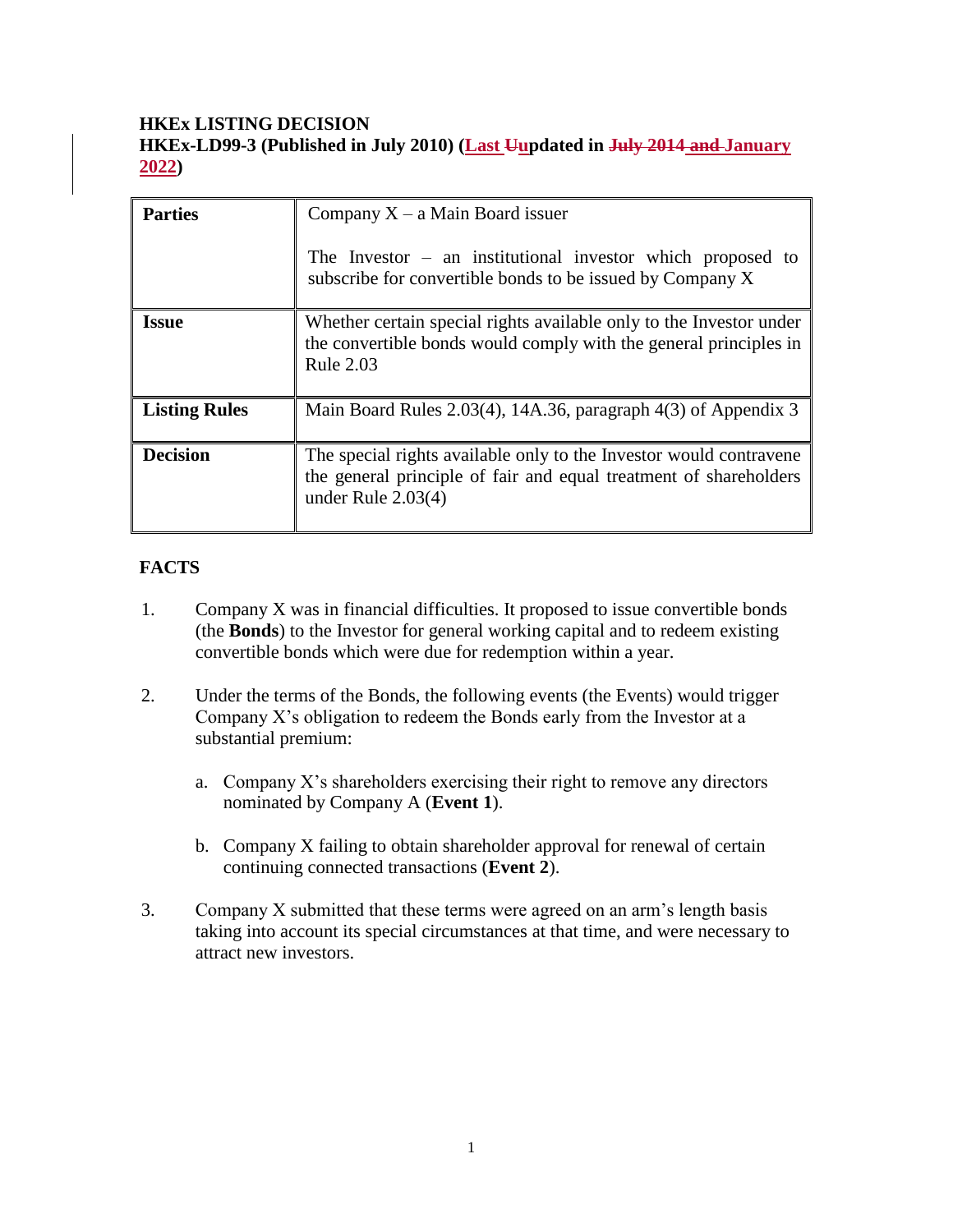### **APPLICABLE LISTING RULES**

...

- 4. Rule 2.03 states that the Rules are designed to ensure that investors have and can maintain confidence in the market and in particular that:
	- (4) all holders of listed securities are treated fairly and equally ...
- 5. Rule 14A.36 states that:

The connected transaction must be conditional on shareholders' approval at a general meeting held by the listed issuer. Any shareholder who has a material interest in the transaction must abstain from voting on the resolution.

- 6. Appendix 3 to the Rules requires that the articles of association must conform with the following provisions:
	- $4(3)^{\frac{1}{2}}$  That, where not otherwise provided by law, the issuer in general meeting shall have power by ordinary resolution to remove any director ... before the expiration of his period of office.

## **ANALYSIS**

 $\overline{a}$ 

- 7. Rule 2.03 describes the general principles and states that the Rules are designed to ensure that investors have and can maintain confidence in the market. It seeks to secure for shareholders certain assurances and equality of treatment which their legal position might not otherwise provide. One of the general principles is that all shareholders are treated fairly and equally (Rule 2.03(4)).
- 8. Here, Company X proposed to issue the Bonds under a general mandate and hence no specific shareholder approval would be required under the Rules.
- 9. The terms of the Bonds caused a concern that the rights and interests of Company X's shareholders might be prejudiced in that:
	- a. Appendix 3 to the Rules requires that an issuer's articles of association give shareholders the right to remove directors by ordinary resolution in a general

 $\frac{1}{1}$  On 1 January 2022, paragraph 4(3) of Appendix 3 to the Rules was amended to replace the reference to "the issuer" with "members" to explicitly provide shareholders with the safeguard. The Rule amendment would not change the analysis and conclusion in this case. *(Added in January 2022)*